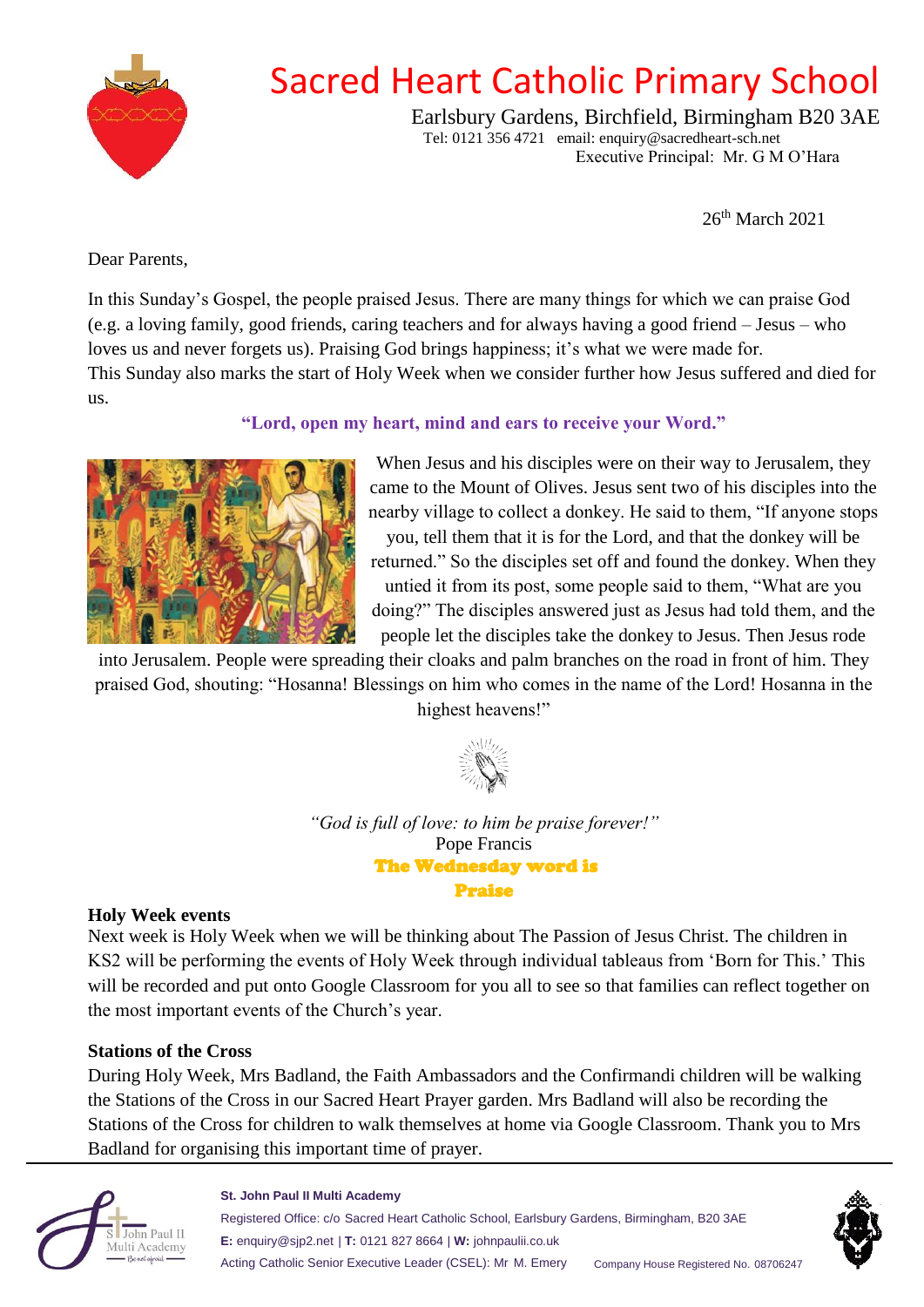

# Sacred Heart Catholic Primary School

Earlsbury Gardens, Birchfield, Birmingham B20 3AE Tel: 0121 356 4721 email: enquiry@sacredheart-sch.net

Executive Principal: Mr. G M O'Hara

## **Lenten almsgiving- Father Hudson's Care Homes**

Thank you to the children who have already sent in their sponsor money to school. We hope they enjoyed receiving their special certificates to mark their generosity. Please send in all sponsor money next week. Raffle tickets for Easter eggs will be on sale until next Wednesday for 20p. Thank you for how generous you have been in raising money for this worthy cause.

### **Reading Books**

It has been lovely to see the children enjoying and getting back into the routine of bringing their reading books to school each day. Please take time to read with your child each evening; it is so important to their progress.

**Sadly, some new books have already been damaged or lost. A reminder that all books will have to be paid for in these circumstances at a cost of £5.00 each.** Please ensure that books are put straight back into your child's bag once they have completed their reading to avoid this happening.

### **Parking around school premises**

Can we again remind all parents to be considerate when parking outside the school gates. The yellow markings are areas where cars should not be parked and residents driveways must be left clear. Please do not park in the private car park opposite the school on Earlsbury Gardens as it is for residents only. It is of the upmost importance that parents are mindful when parking for the safety of all children and pedestrians.

#### **End of term**

Please remember that school closes to all children from **Thursday 1 st April and reopens on Monday 19th April.**

### **Term dates for Summer Term 2021**

Term starts: Monday 19th April 2021 Half Term – Monday 31st May 2021 to Friday 4th June 2021 Term ends: Wednesday 21st July 2021 **Inset Day** Monday 7th June 2021

#### **Gospel Virtues**

This half term, the children are learning to be attentive and discerning. They are growing to be attentive to their experience and to their vocation; and discerning about the choices they make and the effects of those choices.

Congratulations to the following children for living out these virtues: Savannah, Emarna, Joaquin, Noemi, Monae, Princely and Africa.



#### **St. John Paul II Multi Academy**

Registered Office: c/o Sacred Heart Catholic School, Earlsbury Gardens, Birmingham, B20 3AE **E:** enquiry@sjp2.net | **T:** 0121 827 8664 | **W:** johnpaulii.co.uk Acting Catholic Senior Executive Leader (CSEL): Mr M. Emery Company House Registered No. 08706247